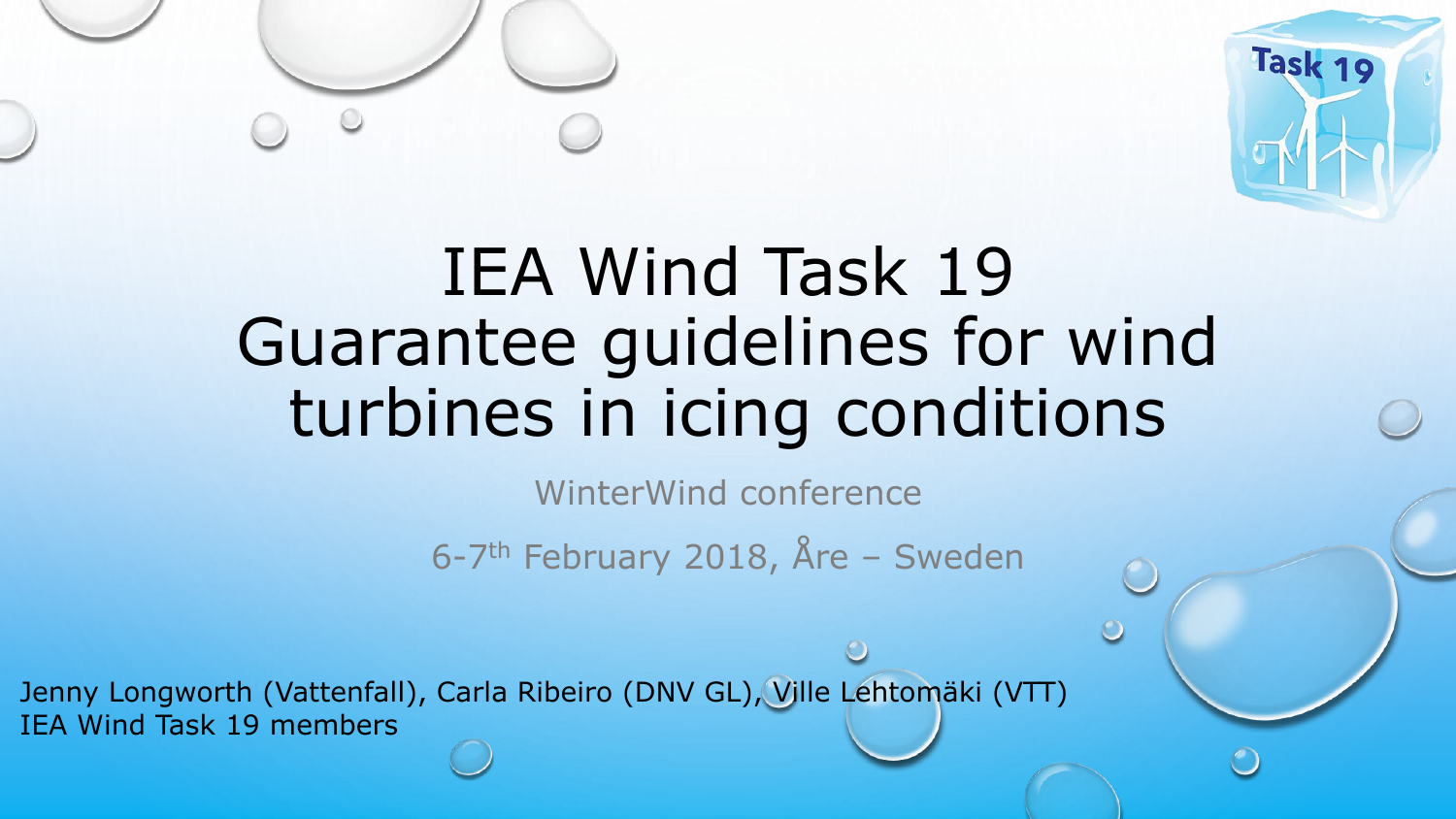## IEA WIND TASK 19 WIND ENERGY IN COLD CLIMATES

- TASK 19 WIND ENERGY IN COLD CLIMATES EXPERT GROUP
- MISSION: *ENABLE LARGE SCALE DEPLOYMENT OF COLD CLIMATE WIND POWER IN A SAFE AND ECONOMICALLY FEASIBLE MANNER*
- WORKING GROUP FOR
	- INTERNATIONAL RESEARCH COLLABORATION
	- ACQUARING INFORMATION ON THE COLD CLIMATE WIND ENERGY TOPIC
	- WRITING RECOMMENDATIONS
	- DISSEMINATING INFORMATION
- TASK WORKED SINCE 2002
- CURRENT TERM 2016-2018

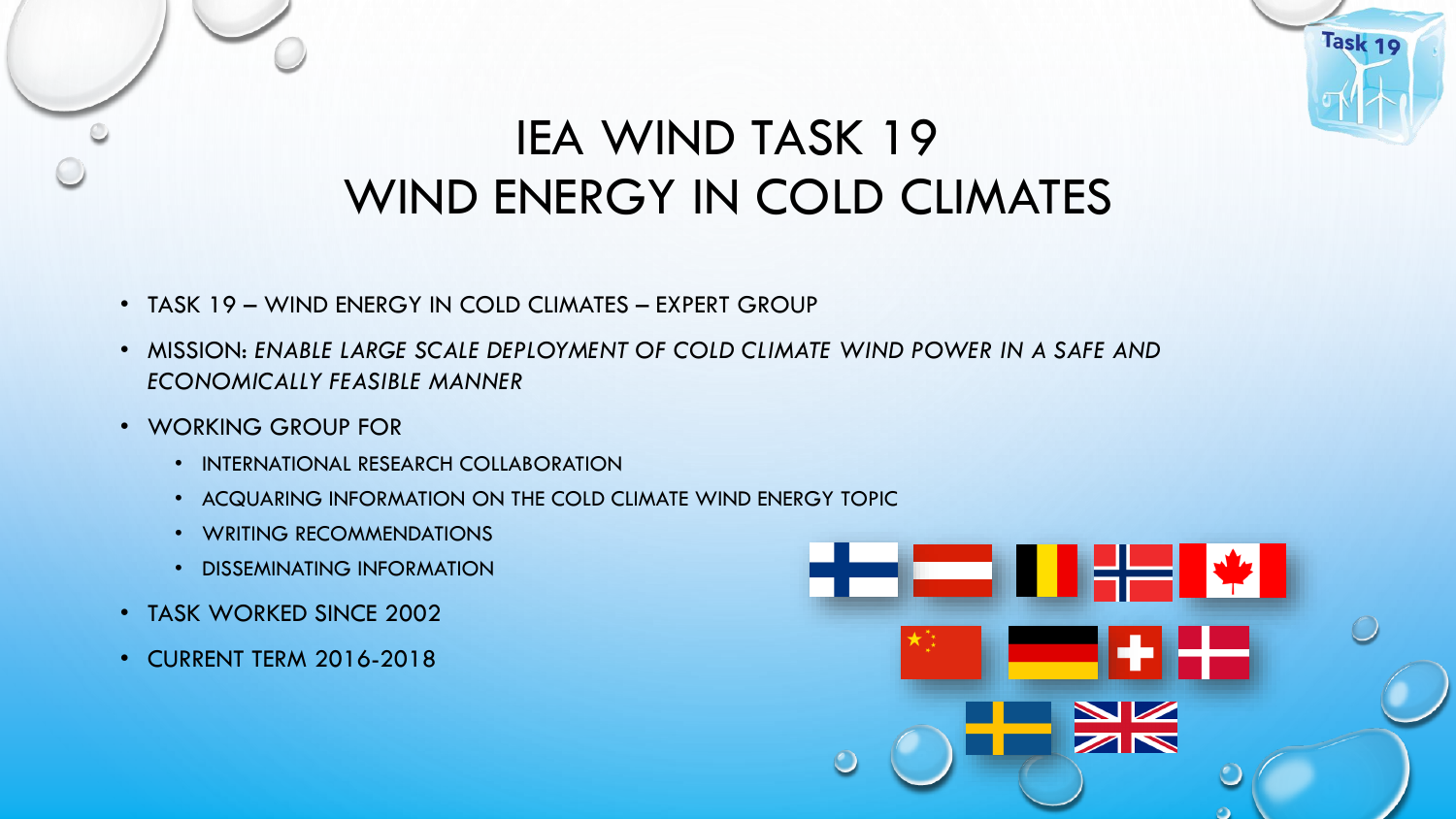

## IEA WIND TASK 19 TOPICS FOR 2016-2018

| Topic                  | <b>Content</b>                                                                   | 2016  | 2017  | 2018           |
|------------------------|----------------------------------------------------------------------------------|-------|-------|----------------|
| <b>Deployment</b>      | Market study update for 2015-2020                                                | Done! |       |                |
| <b>Standardization</b> | International standard IEC 61400-15 "Site energy<br>yield assessment" CC aspects |       |       | Ongoing        |
|                        | T19IceLossMethod valid. & development                                            |       |       | Ongoing        |
|                        | Laboratory and full scale testing                                                |       |       | Ongoing        |
|                        | Guarantee guidelines for wind turbines in icing<br>conditions                    |       |       | Q1             |
| Ice meas. & mapping    | Ice mapping                                                                      |       | Done! |                |
|                        | Ice sensor classification                                                        |       |       | Ongoing        |
| <b>Safety</b>          | International ice throw guidelines                                               |       |       | Q <sub>3</sub> |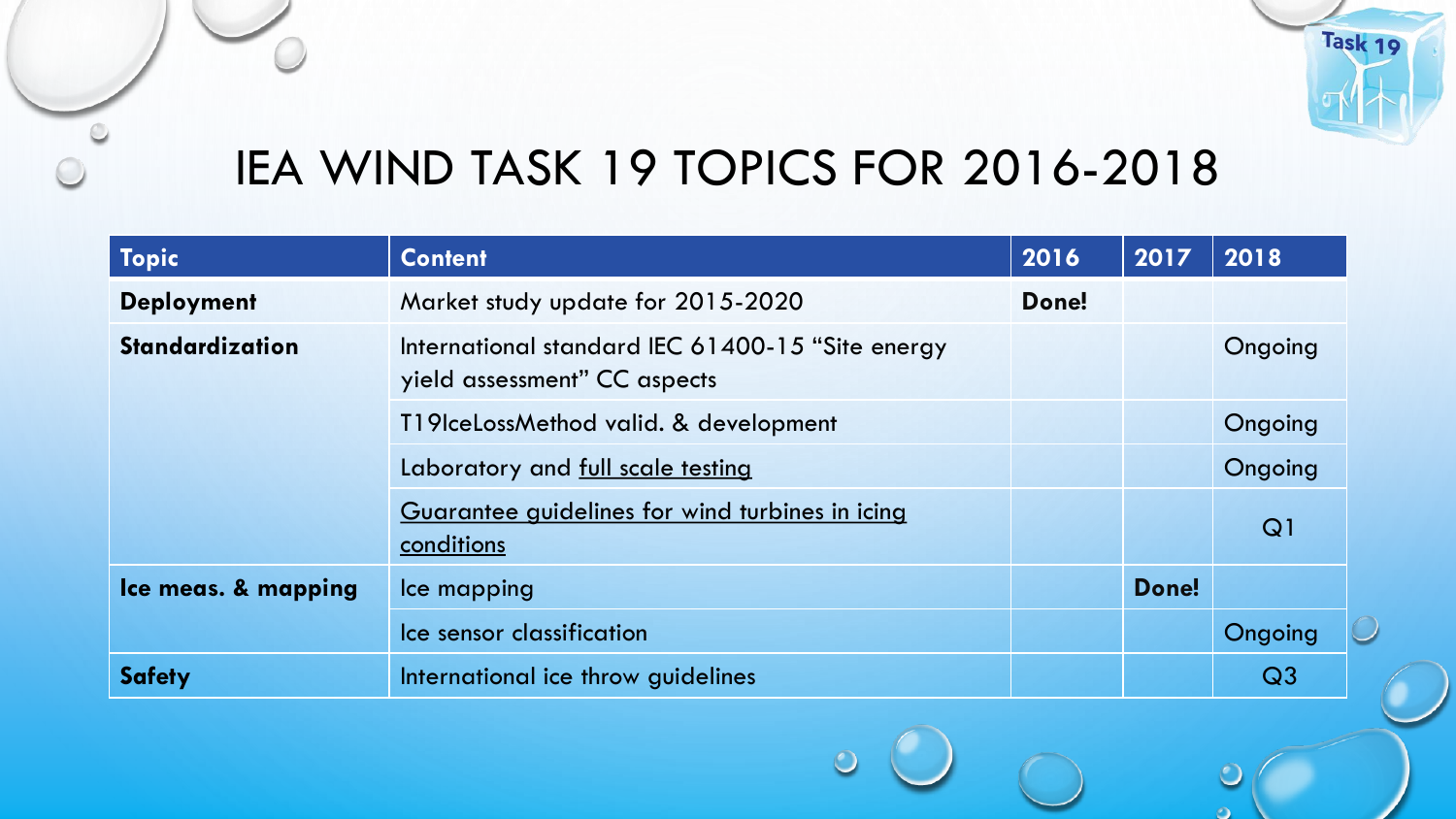

#### **About Task 19**

The international expert group IEA Wind TCP Task 19 Wind Energy in Cold Climates gathers and provides information about wind energy in cold climates. Cold Climate areas are regions where icing events or periods with temperatures below the operational limits of standard wind turbines occur. which may impact project implementation, economics and safety. The group studies a variety of topics, including: project development; operation and maintenance (O&M); health, safety and environment (HSE); operational experiences; and recent research.

The current Task 19 working period runs between 2016-2018 and covers the following themes:



#### **Task 19 Publications**





#### Posted in: Task19

Posted in: Task19

 $\mathcal{O}$ 



### HTTPS://COMMUNITY.IEAWIND.ORG/TASK19/HOME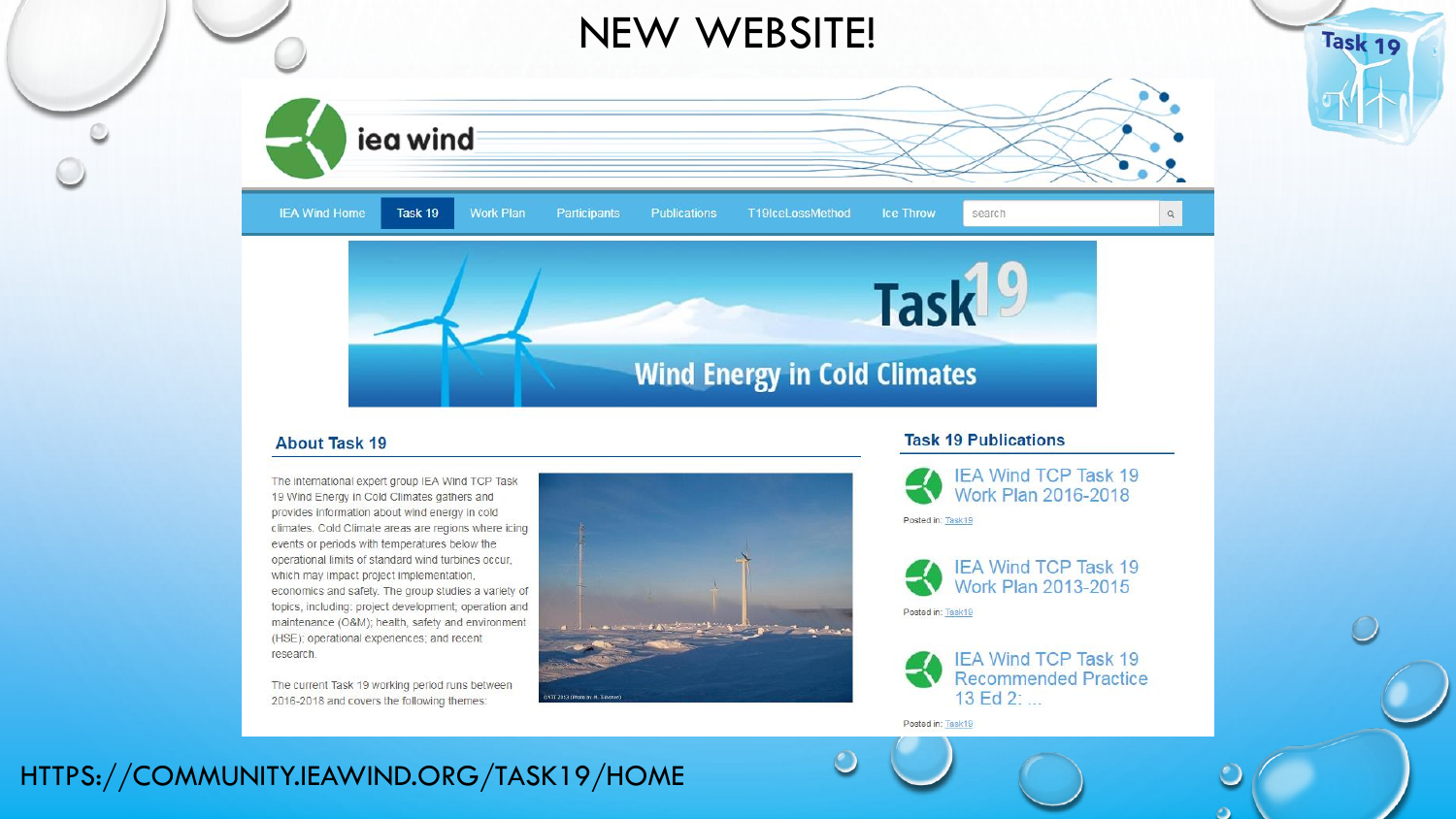## Guarantee Guidelines for Wind Turbines in Icing Conditions

- WHY GUARANTEES?
- STRATEGIES AND TECHNOLOGIES
- TYPES OF WARRANTIES AVAILABLE
- TEST METHODOLOGIES
- RISK SHARING
- FUTURE

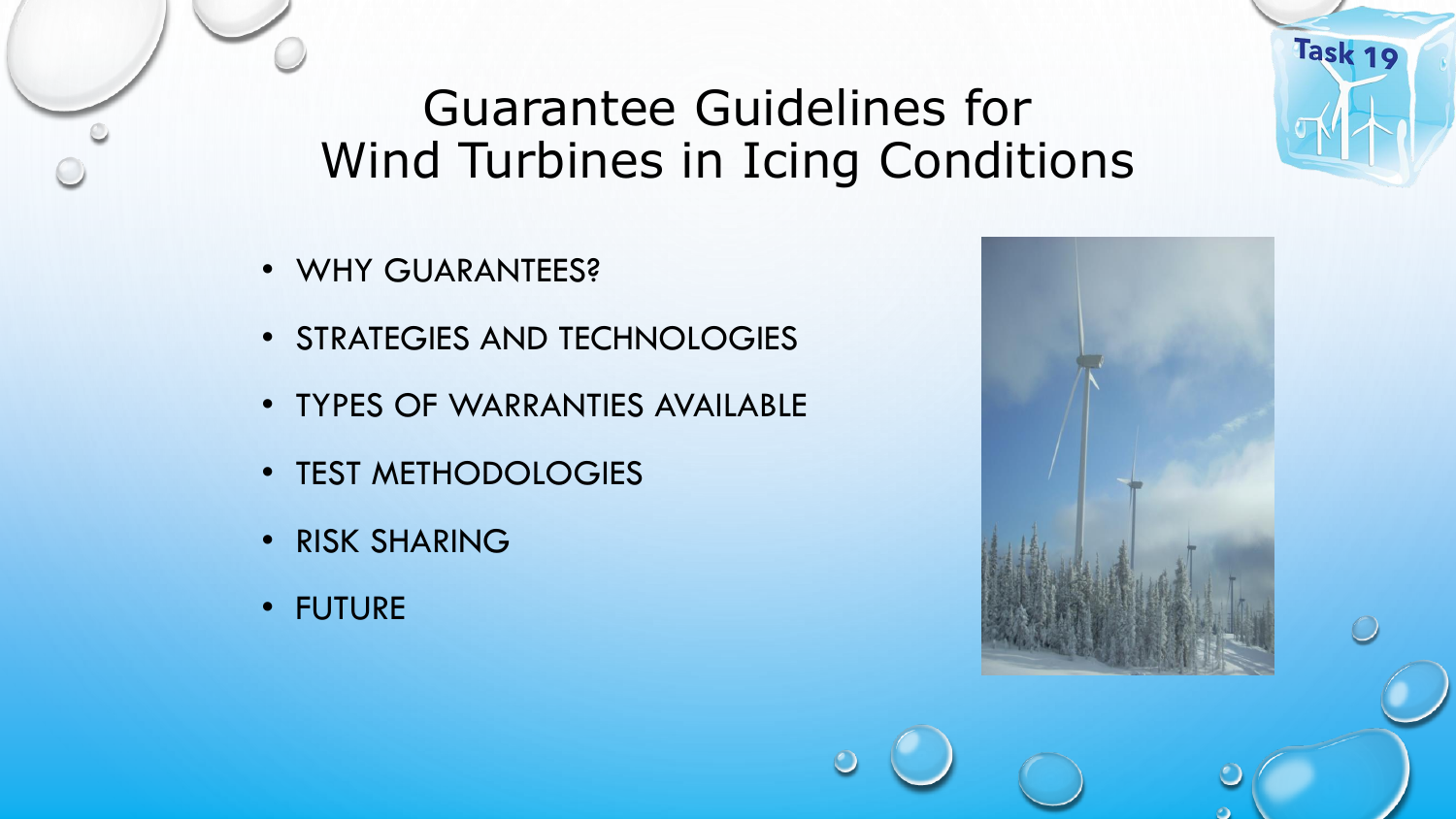

# Why Warranties?

- LOWER UNCERTAINTIES
	- INCREASE KNOWLEDGE ABOUT FUNCTION
	- INCREASE KNOWLEDGE ABOUT LIMITATIONS
	- UNDERSTAND SYSTEM EFFICIENCY
	- (- INCREASE KNOWLEDGE ABOUT SITE CONDITIONS)
- INCREASE INCENTIVE TO "OPTIMISE" SYSTEM OPERATIONS
- OVERALL CC INDUSTRY BENEFITS

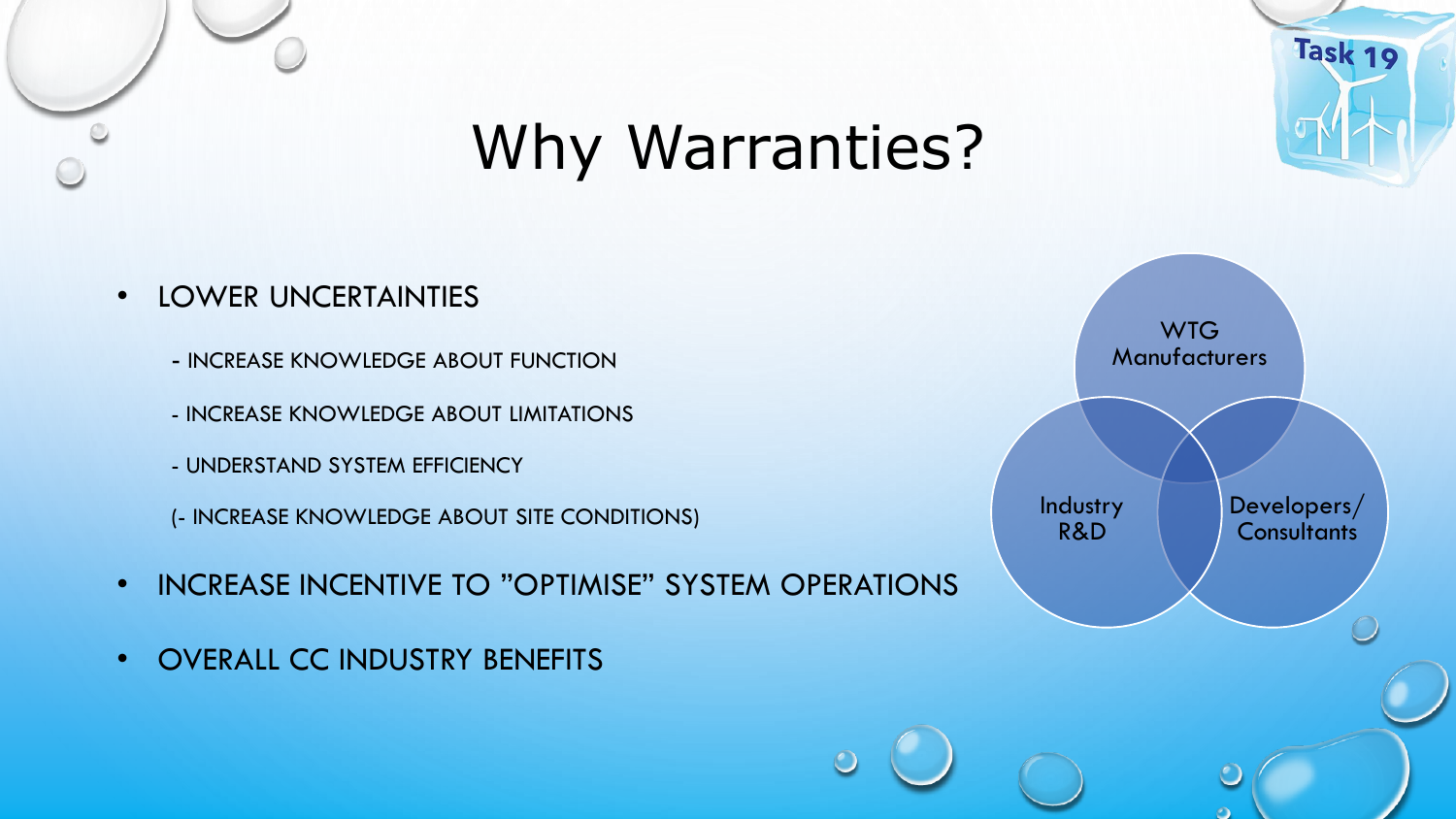## Task 19 Operational strategies & IPS technology

### De-Icing

### • Heating mats

- Hot air
- Combination

Anti-icing

- Heating mats
- Hot air
- Combination

**Hybrid**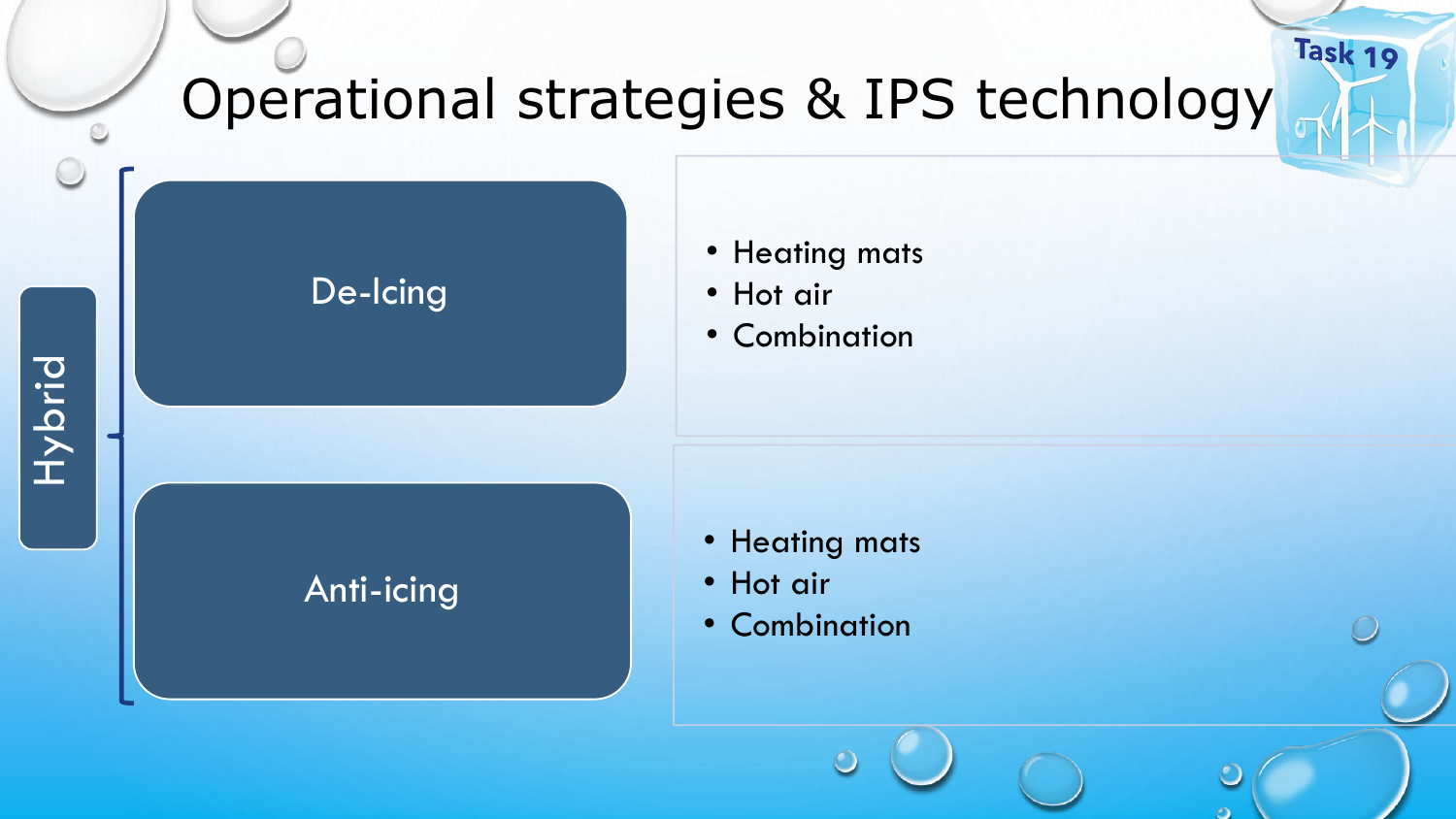

# Basic Performance Warranty

➢ CLEAR REQUIREMENTS/CRITERIA

➢ TEST METHOD FOR FOLLOWING UP IF THE REQUIREMENTS/CRITERIA ARE MET

➢ CONSEQUENCES BASED ON THE RESULTS OF THE TESTS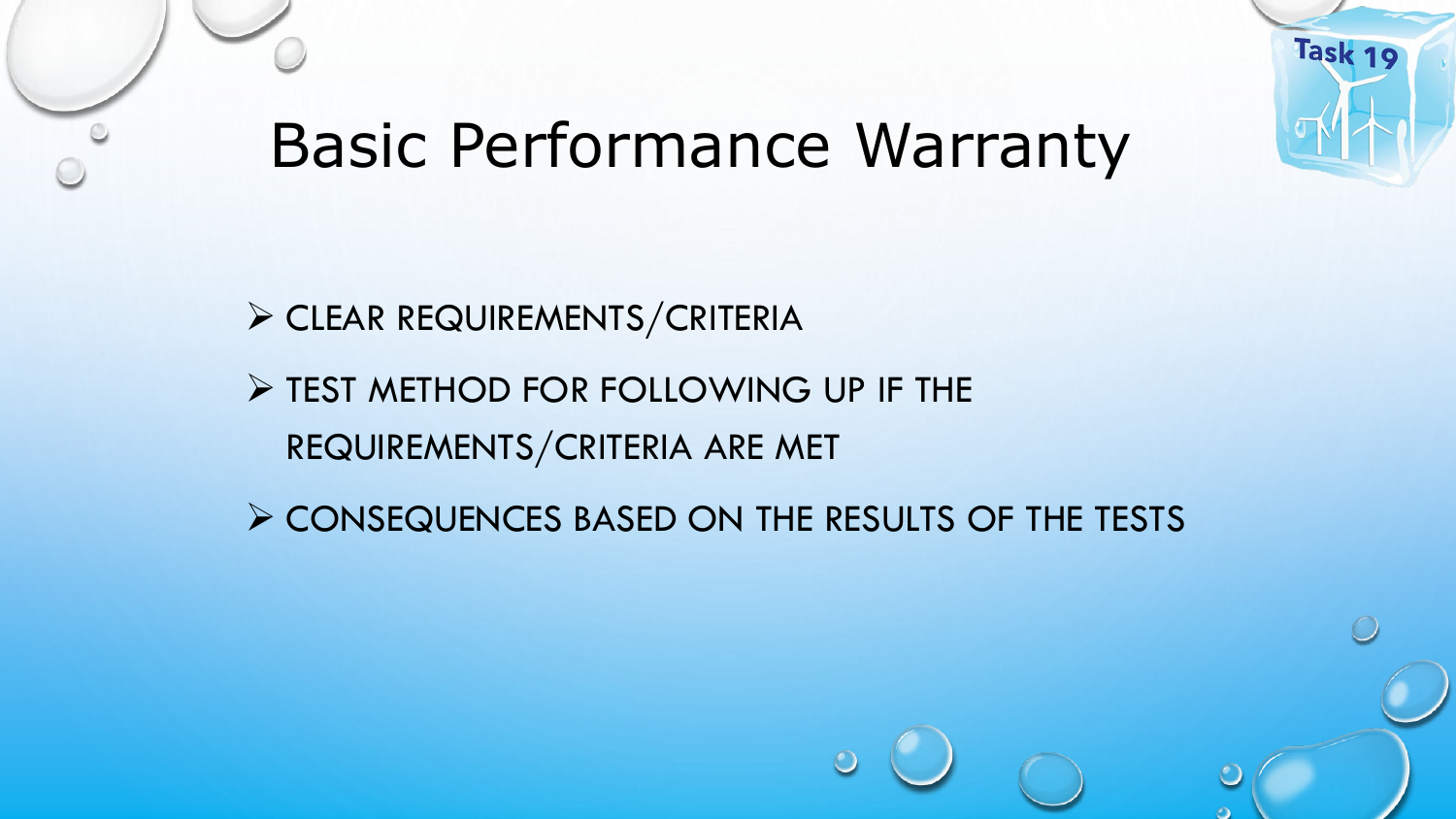

# IPS Warranty



### ➢**IPS PERFORMANCE WARRANTY**

- **· IPS TURBINE PERFORMANCE** 
	- PPT COLD CLIMATE
	- WTG TO WTG COMPARISON
	- WTG SELF COMPARISON
- **· IPS SYSTEM PERFORMANCE** 
	- TIME TO DEICE

### ➢**IPS PRODUCT WARRANTY**

### ➢**AVAILABILITY WARRANTY**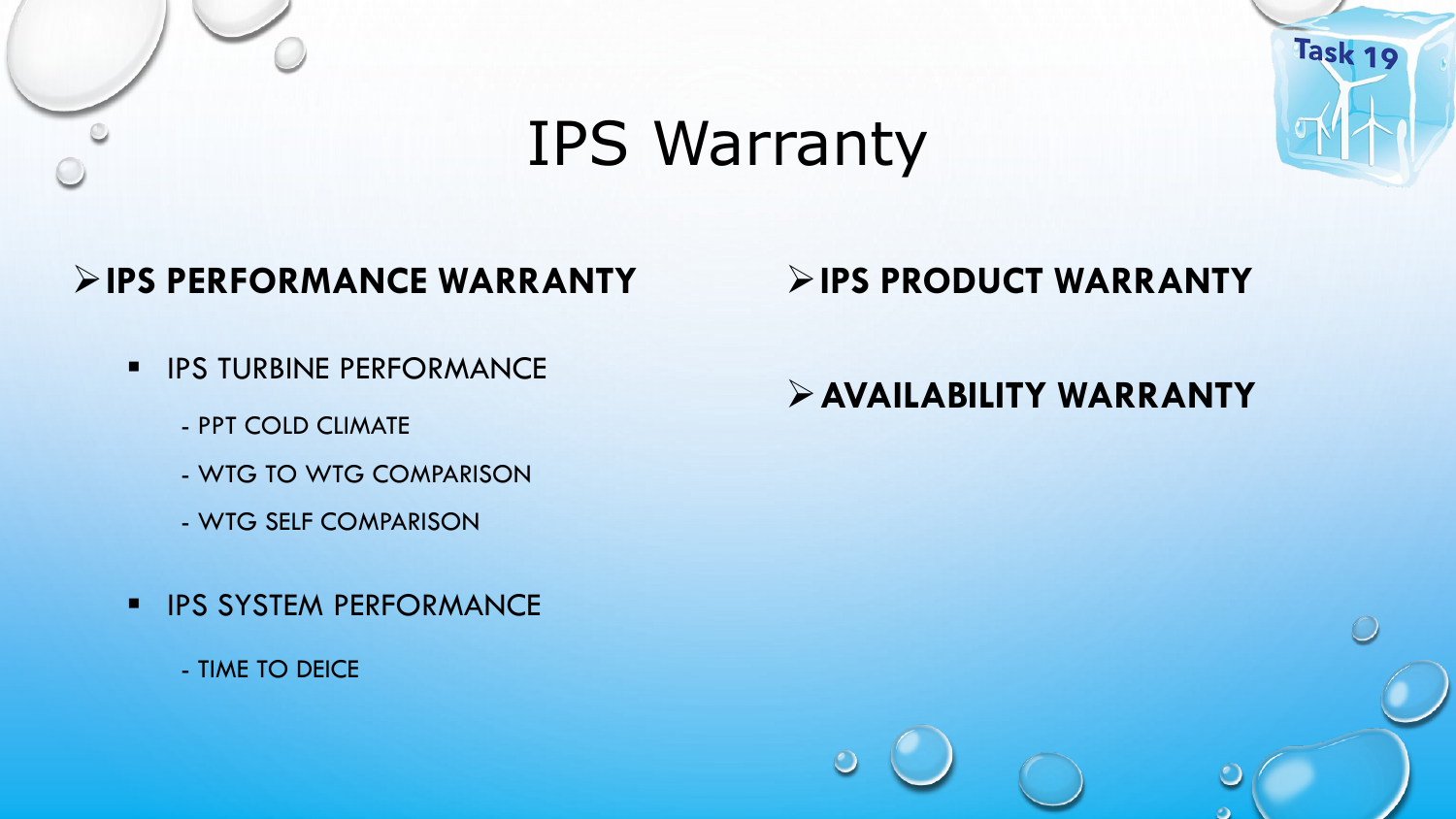## IPS Turbine Performance, PPT

### **POWER PERFORMANCE TEST, PPT**

- USE OF POWER PERFORMANCE MAST AND TEST TURBINE TO IDENTIFY LOSS OF PRODUCTION DUE TO ICE.
- PROS: IEC STANDARDS BASE. REMOTE SENSING COULD BE USED?
- CONS: HIGH COST FOR MASTS. ANEMOMETERS ARE NOT 100% FUNCTIONING AND ICE FREE

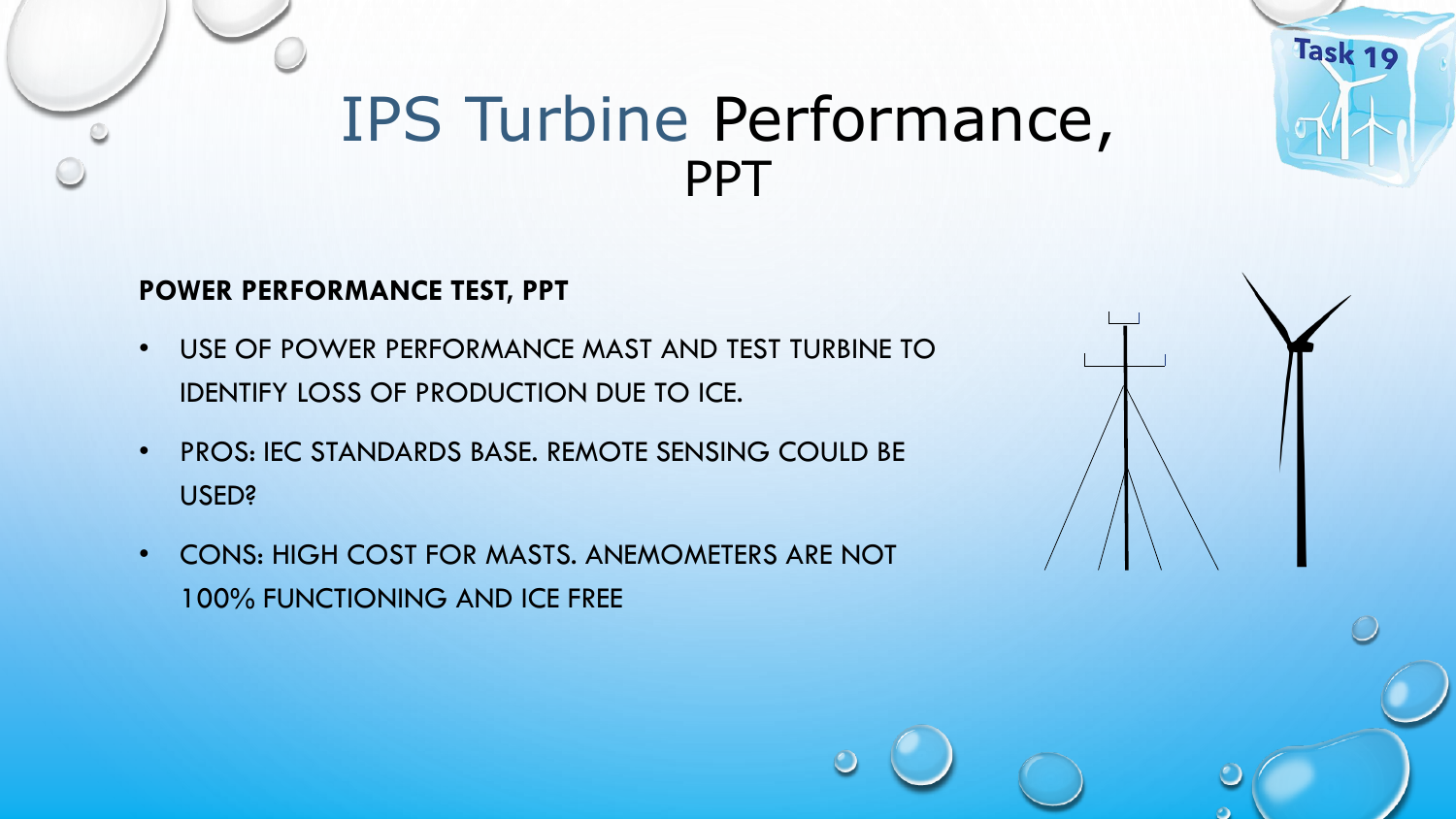# IPS Turbine Performance, WTG to WTG Comp

### **TURBINE TO TURBINE COMPARISON**

- COMPARISON OF TWO TURBINES STANDING SIDE BY SIDE, ONE WITH ACTIVE IPS AND ONE WITHOUT.
- PROS: DIRECT MEASURE OF EFFECTIVNESS
- CONS: COMPARABLE AND REPRESENTATIVE LOCATION, COST FOR LOST PRODUCTION

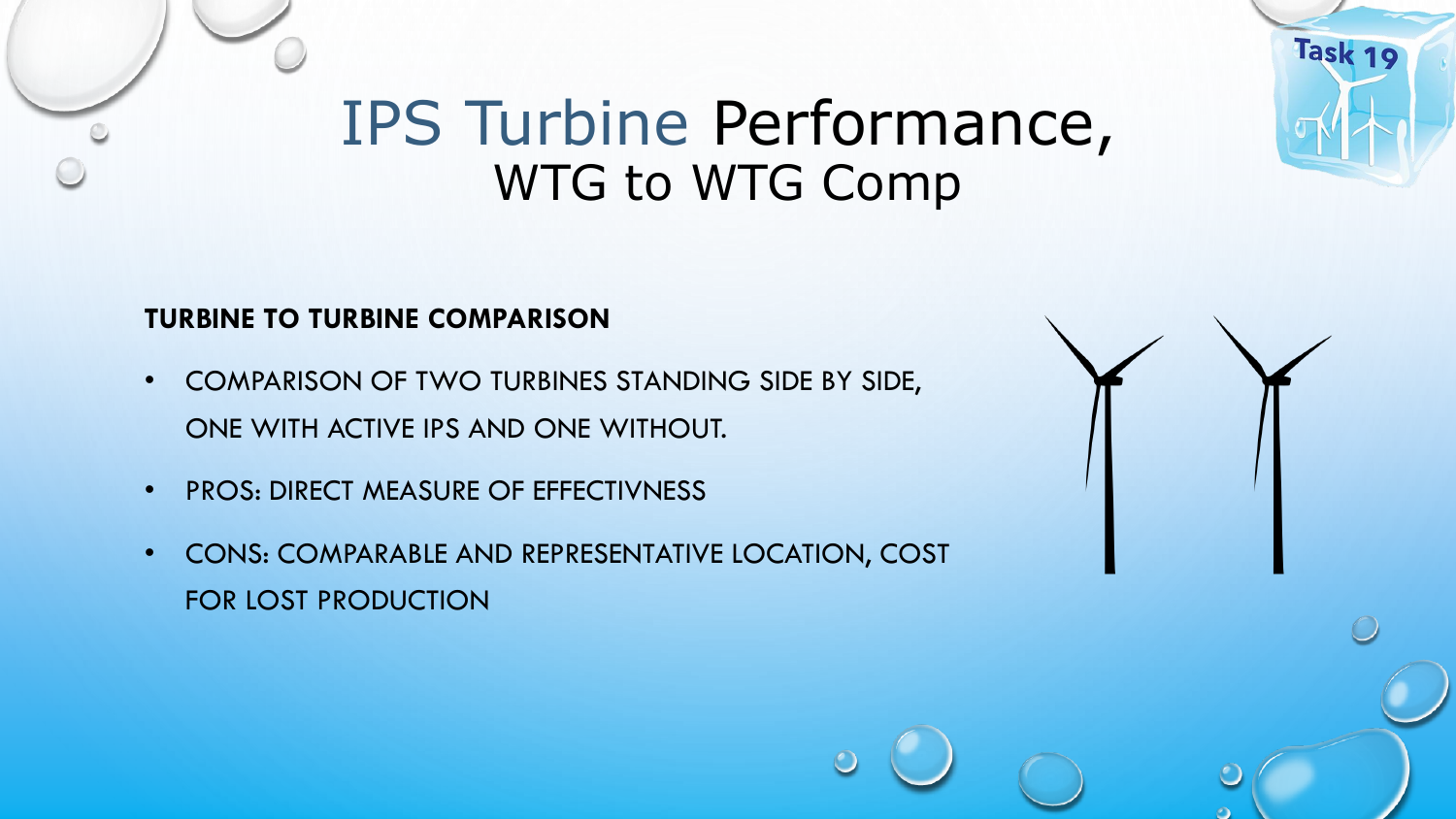## IPS Turbine Performance WTG Self Comparison

Task 19

### **TURBINE SELF COMPARISON**

- COMPARISON OF WTG SUMMER VS WINTER PC
- PROS: SIMPLE SETUP
- CONS: SEASONAL VARIATIONS MAY AFFECT RESULTS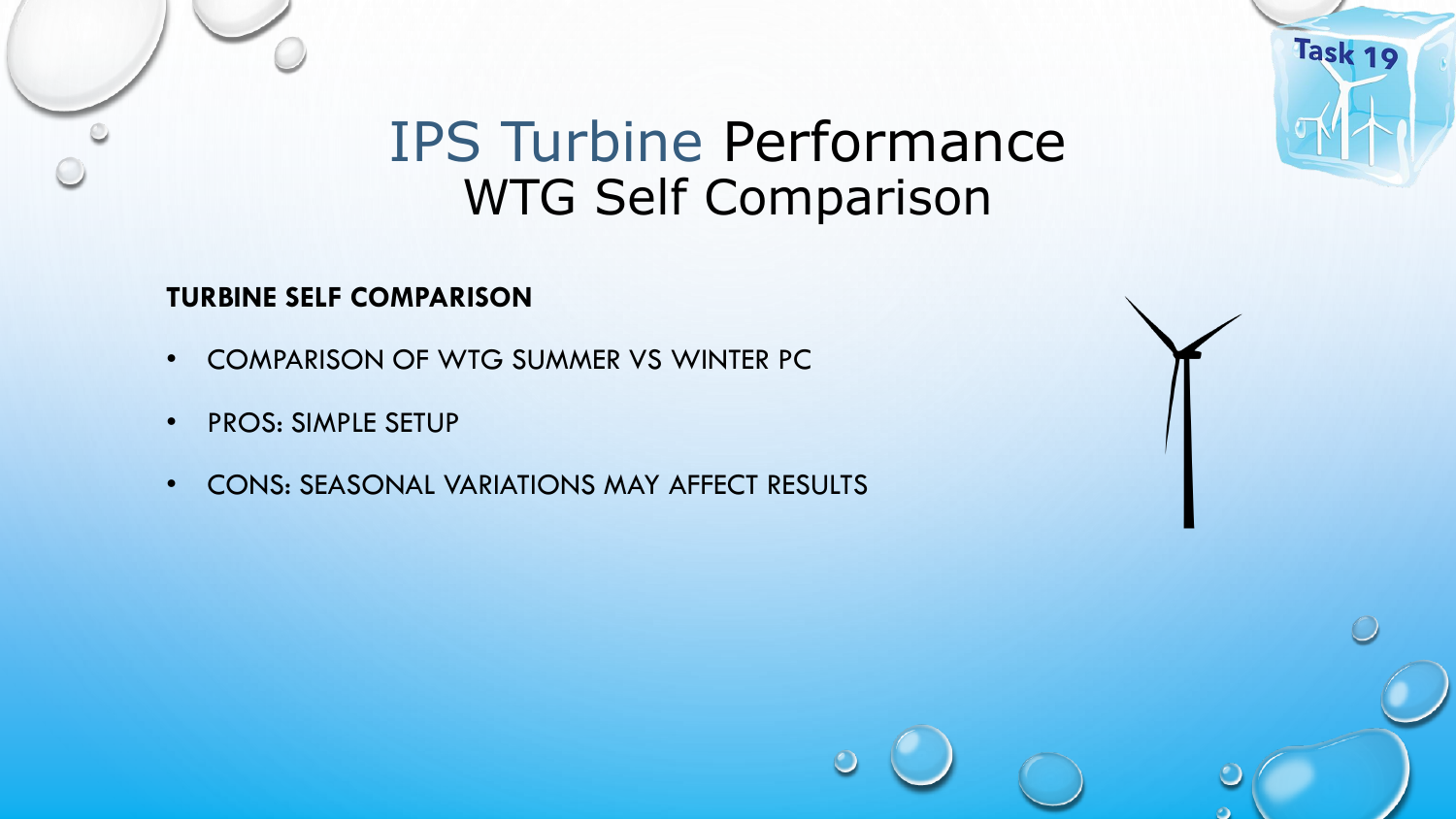## IPS System Performance, "TIME TO DE-ICE"

- REQUIREMENTS/CRITERIA & METHOD OF EVALUATION RELATED TO THE EFFICIENCY OF THE IPS SYSTEM ONLY.
- "TIME TO DE-ICE"
- PROS: SIMPLE-ISH.
- CONS: ONLY CONSIDERS IPS PERFORMANCE, MEASUREMENTS MAY BE CHALLENGING, DE-ICING..

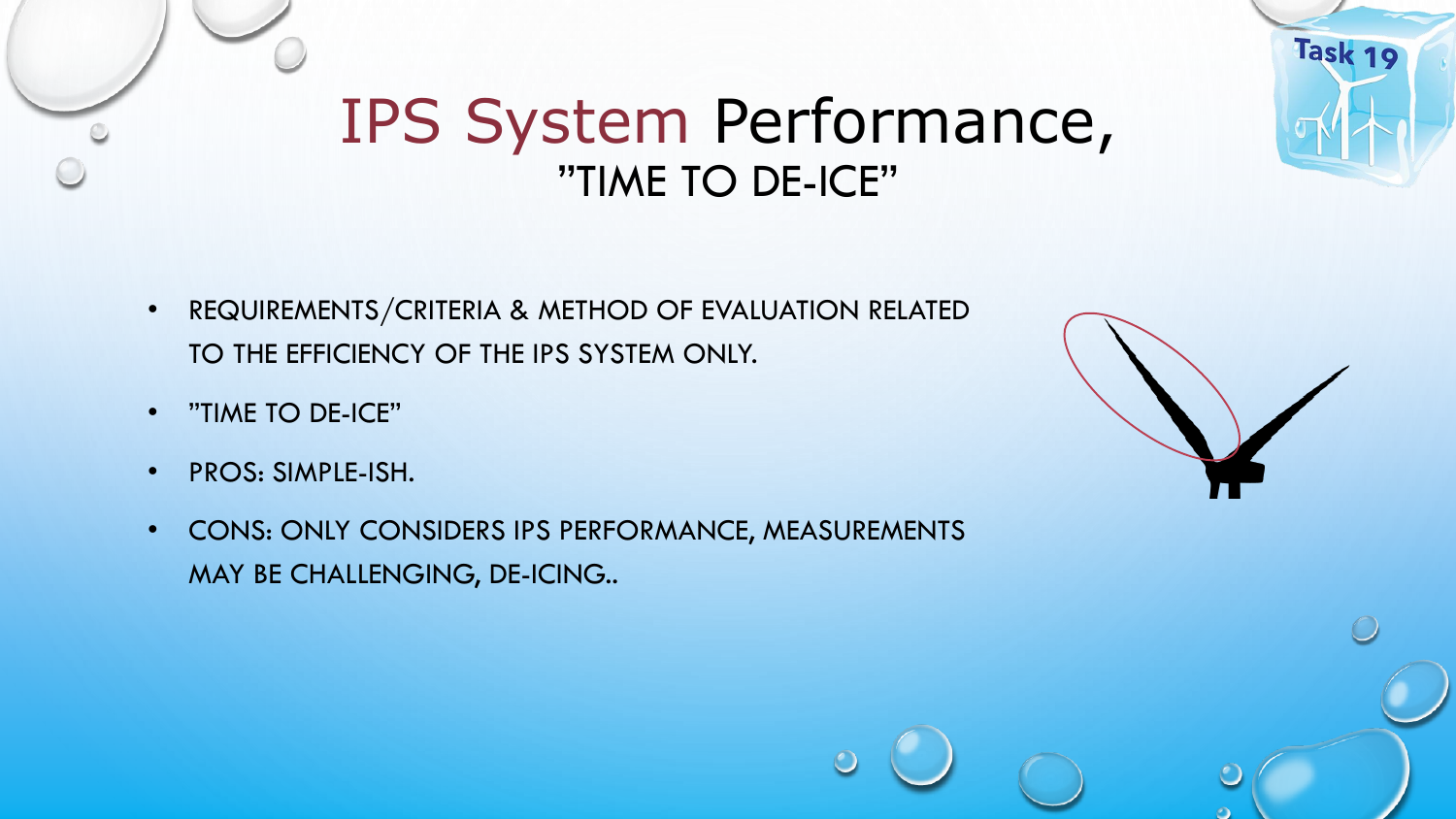

# Expertise sharing



- MANUFACTURERS HAVE MORE KNOWLEDGE OF THEIR SYSTEMS
- DEVELOPERS/CONSULTANTS HAVE MORE KNOWLEDGE OF THE SITE
- OPTIMUM IS TO WORK TOGETHER TO MINIMISE RISK AND MAXIMISE PRODUCTION

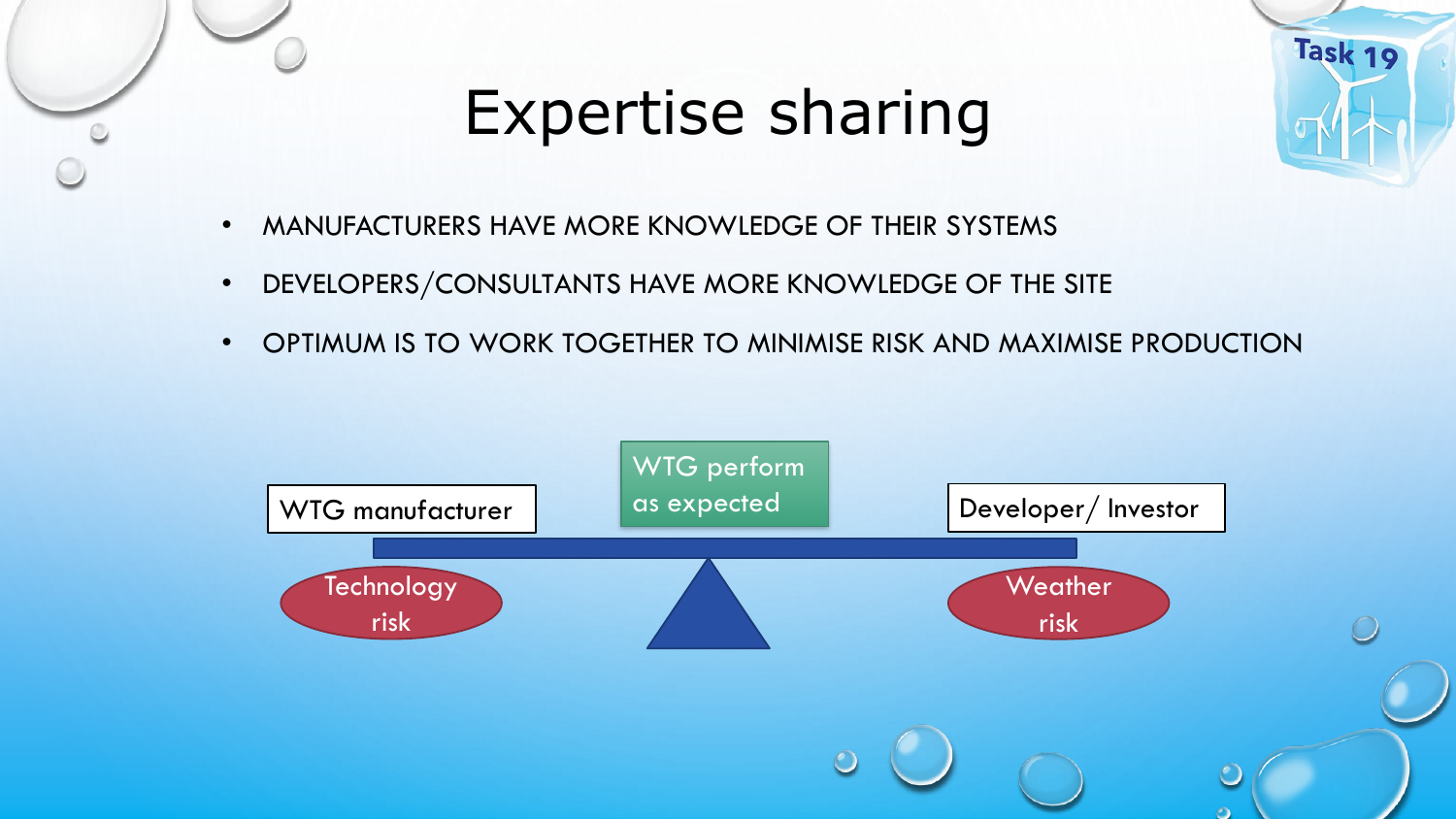

# Summary…



- ➢ Need for warranties in icing conditions
- ➢ Guidelines to provide support in developing warranties
- ➢ Toolbox document, different options available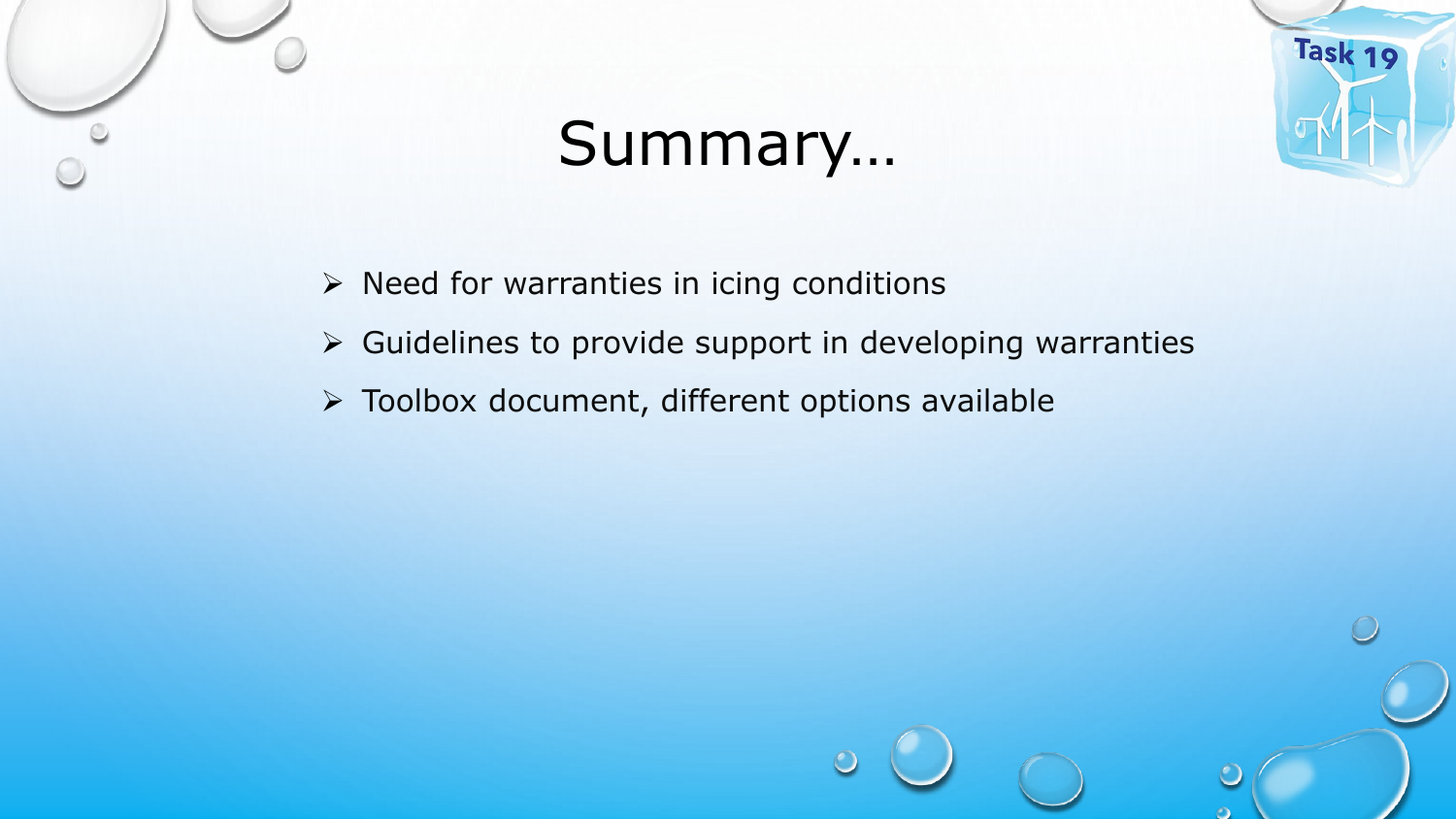



# Future…

…experience from actual measurement test data…

…develop the guidelines further..

…include more details and more knowhow into guidelines v2.0